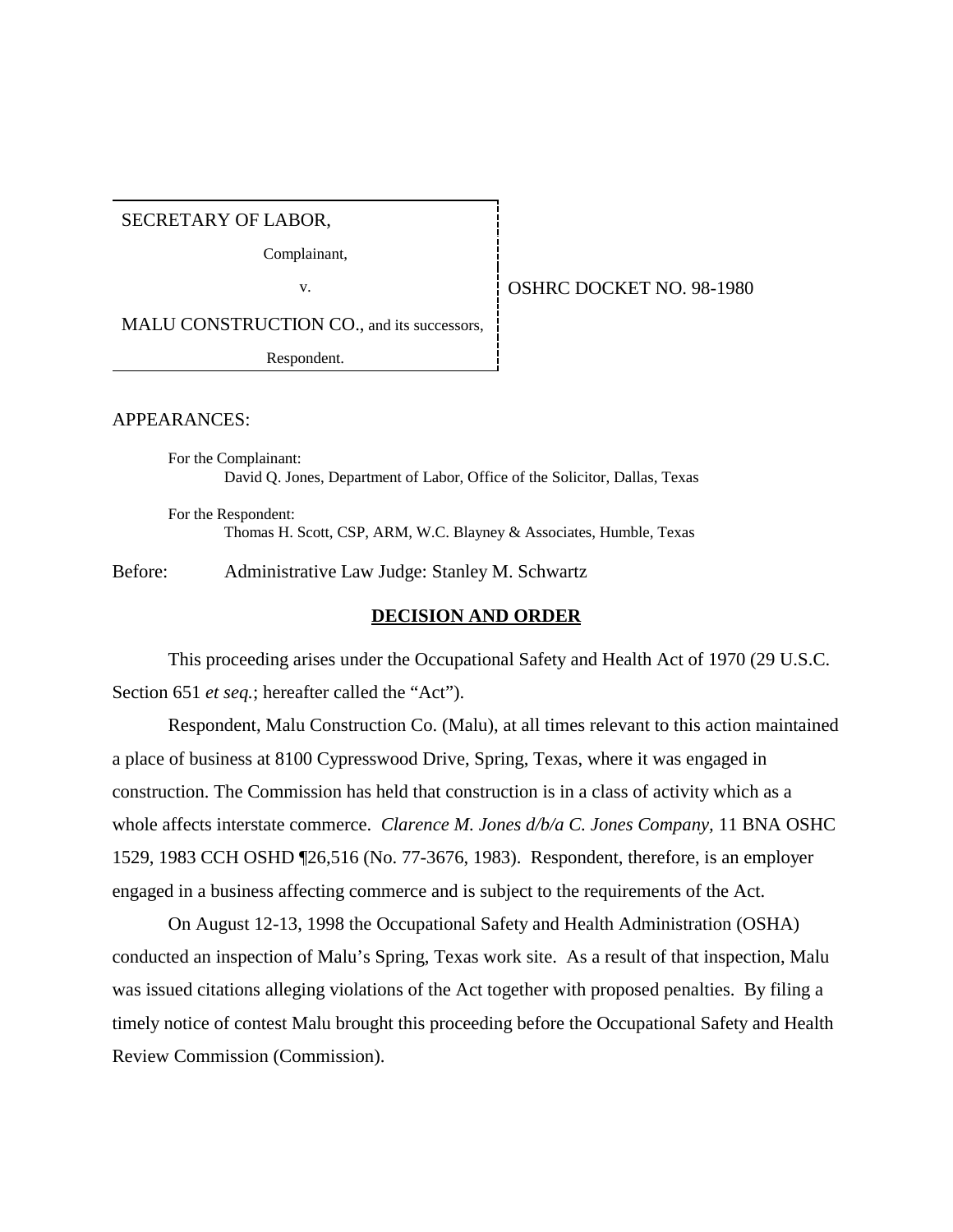On April 28, 1999, a hearing was held in Houston, Texas. The parties have submitted briefs on the issues and this matter is ready for disposition.

### **Employer/Employee Status**

As a threshold matter, Malu maintains that the workers involved in the allegedly violative conduct were not its employees, but were independent contractors responsible for their own compliance with OSHA safety and health regulations.

#### *Facts*

Joe Esquivel, Malu's owner, testified that Malu currently has no employees, and that on August 12-13, when the OSHA inspection took place, Malu's only employees were himself, his brother and G.E. Kirby, who worked as a helper, materials coordinator and foreman-in-training at the Spring project (Tr. 8, 12-13, 15, 23, 196, 198). Esquivel stated that Malu entered into an agreement with the general contractor, Hanover, to perform framing work on the Springs project (Tr. 11, 14). Pursuant to its contract, Malu hired five individuals, Armando Flores, Aurelio Juarez, Jose Rodriquez, Thomas Reyes, and Fernando de la Fuente, who were to frame the buildings, and apply exterior sheathing and trim (Tr. 10-12). Esquivel testified that Malu had hired the same workers on other jobs, stating that they "go back a while" (Tr. 30). All of the individuals sign weekly subcontract agreements with Malu, agreeing to supply all their own tools and to pay their own insurance and taxes (Tr. 27; Exh. R-4 through R-8).

Esquivel testified that he did not make any attempt to ascertain what, if any, training the subcontractors had, stating that, as subcontractors, the individuals were responsible for complying with relevant safety requirements and providing their own training (Tr. 16, 218). Nonetheless, Malu retained a safety consultant, W.C. Blayney and Associates, to conduct safety meetings on the site (Tr. 31, 202).

Esquivel testified that Malu's subcontractors could not afford scaffold equipment themselves, and that Malu, therefore, provided steel pumpjacks, aluminum ladders, walk planks, hand rails and other fall protection, though Malu did not install any of the cited scaffolding itself (Tr. 16-18, 21, 203, 217).

Esquivel stated that Malu's sole purpose on the Spring, Texas job site was to oversee and coordinate the framing work performed by workers hired as subcontractors by Malu; Malu performed no physical labor on the site (Tr. 9-11). Esquivel stated that he gave his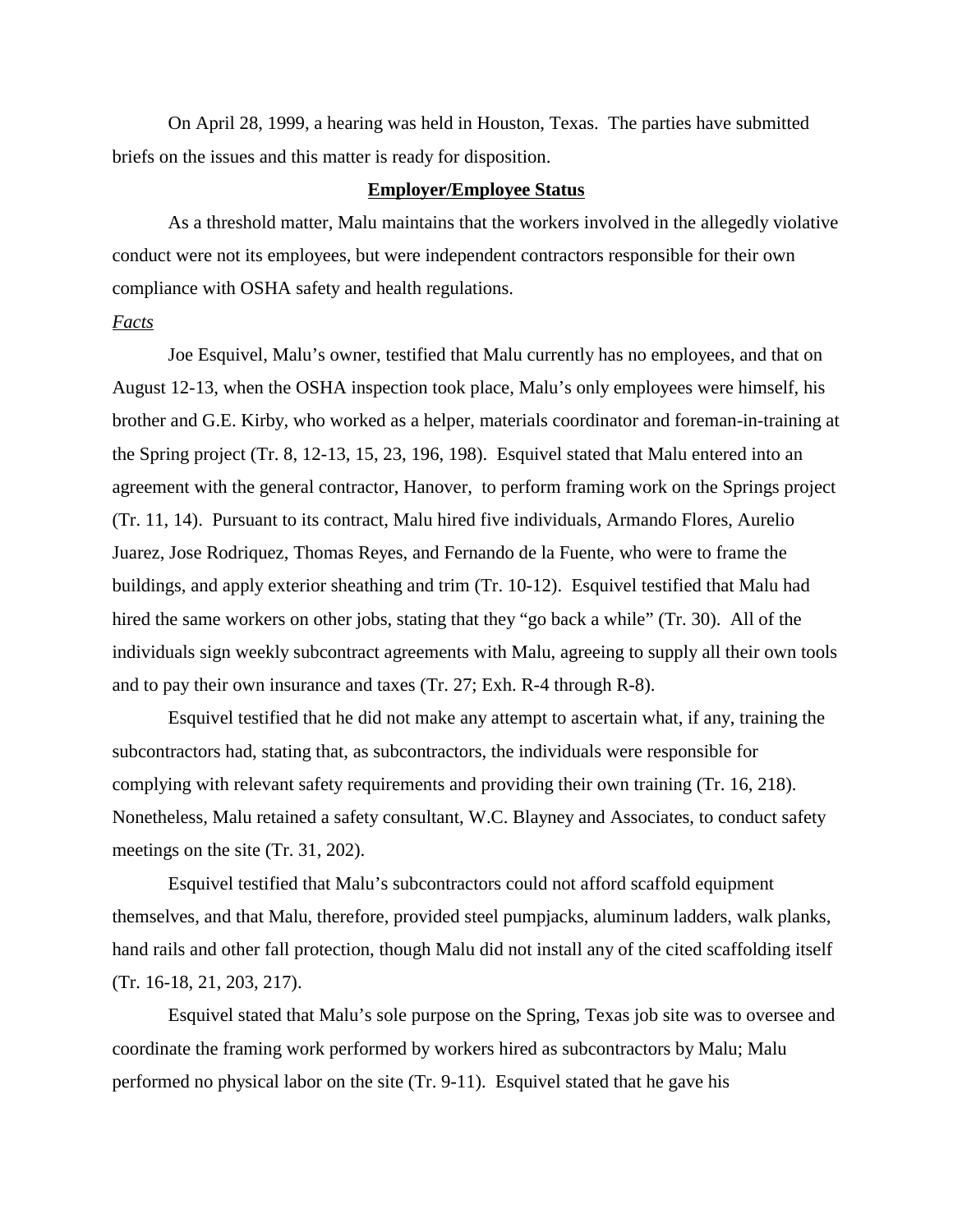subcontractors their job orders, though he denied providing any supervision of their work (Tr. 13, 197). Esquivel stated that Mr. Kirby had no supervisory authority on the site, but was on the job merely as a facilitator (Tr. 13, 24). Esquivel testified that if a problem arose on the job site, the workers were to call him, and he would return to the site to investigate (Tr. 13).

Stan Thiergood, a Compliance Officer (CO) with OSHA, testified that when he arrived on the Spring job site on August 12, he met with Greg Kirby, who identified himself as Malu's superintendent and stated that he was supervising the employees identified by Esquivel as subcontractors (Tr. 38, 40). Thiergood testified that Kirby told him Malu had no subcontractors on the site (Tr. 66). Thiergood testified that while he was at the work site, Kirby told him Malu's workers had erected the scaffold, which is the subject of a number of the citations, and told him that he would have work stopped and proper scaffolding erected before resuming (Tr. 60-62, 70). Thiergood obtained a statement from Aurelio Juarez, in which Juarez identified Malu as his employer (Tr. 51; Exh. C-2).

In addition, Thiergood identified workers Hector Jodrez and Manuel Avaraso (or Alvarojasso) as exposed employees (Tr. 65). Jodrez and Avaraso identified themselves as Malu employees (Tr. 99).

#### *Discussion*

The Commission has held that:

In determining whether a hired party is an employee under the general common law of agency, we consider the hiring party's right to control the manner and means by which the product is accomplished. Among the other factors relevant to this inquiry are the skill required; the source of the instrumentalities and tools; the location of the work; the duration of the relationship between the parties; whether the hiring party has the right to assign additional projects to the hired party; the extent of the hired party's discretion over when and how long to work; the method of payment; business of the hiring party; whether the hiring party is in business; the provision of employee benefits; and the tax treatment of the hired party.

*Vergona Crane Co.,* 15 BNA OSHC 1782, 1784, 1991-93 CCH OSHD ¶29,775, p. 40,496-97 (No. 88-1745, 1992). In ascertaining an employee's employer, the Commission has primarily relied upon its determination of who has control over the work environment such that abatement of hazards can be obtained. *See, Abbonizio Contractors Inc.* 16 BNA OSHC 2125, 1994 CCH OSHD ¶30,615 (No. 91-2929, 1994).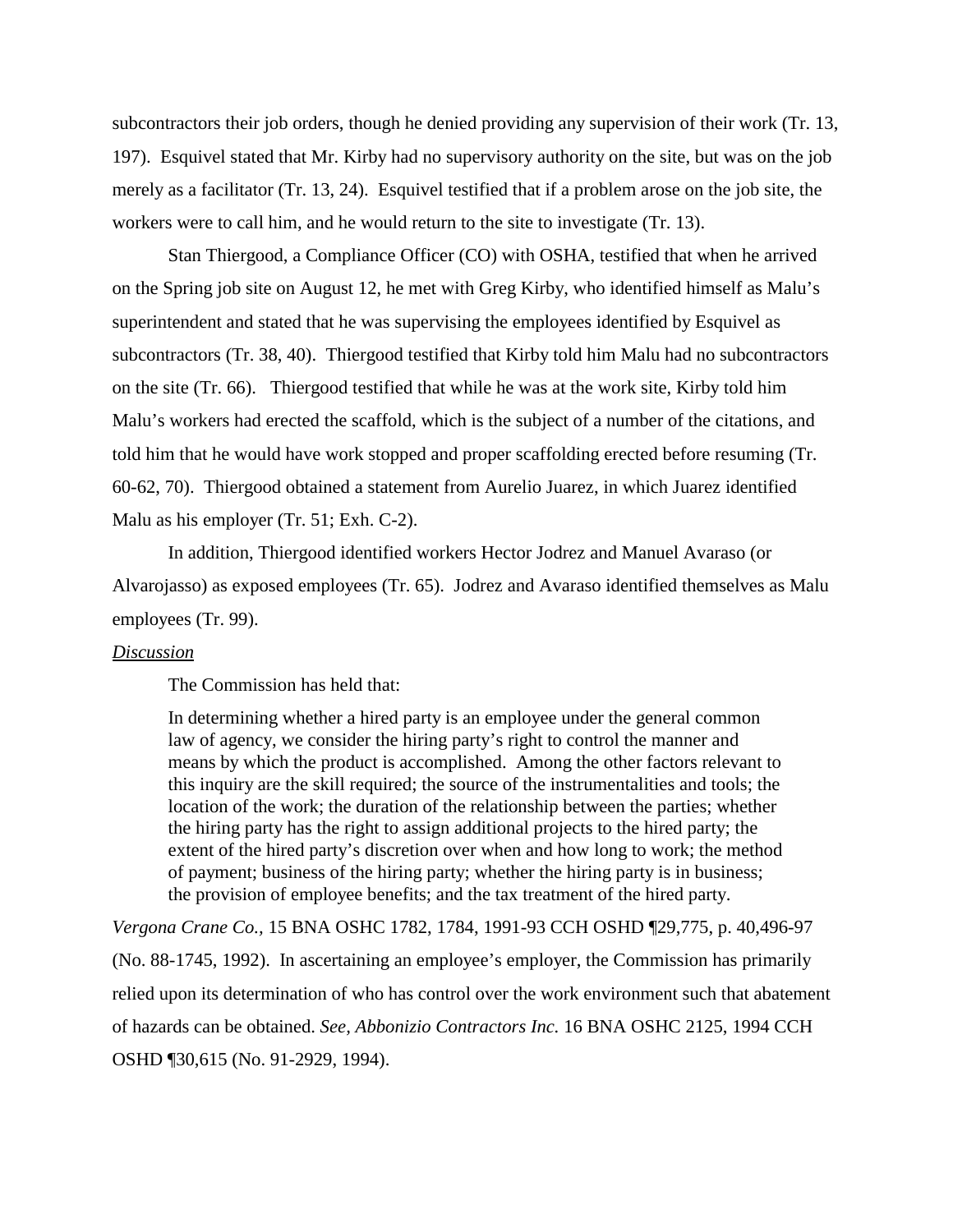The evidence establishes that under the common law of agency, and for purposes of the Act, Malu was the "employer" of the workers it hired as "subcontractors."

Greg Kirby, Malu's representative on the Spring site, believed that the subcontract laborers were employees of Malu. The worker CO Thiergood interviewed told the CO that Malu was his employer. All the workers had a history of employment with Malu. The workers did not provide skilled labor; the job description on Aurelio Juarez's subcontract agreement reads "put up handrails, trash clean-up." Malu provided both safety training and equipment for the workers at the Spring project.

Malu directed the framing work; Esquivel admits that this was Malu's sole function at the project. Malu, therefore, was in a position to exercise control over the exposed workers' environment. During the OSHA inspection Malu's Greg Kirby represented that he had such control, offering to stop work until the cited violations were corrected.

 The evidence was considered in its totality, based on Commission precedent. On the whole, the evidence demonstrates that Malu was the employer of its subcontract laborers for purposes of the Act. It is stressed that Malu should be commended for retaining a safety consultant to help it carry out its duties as an employer under the Act, and that Malu's employment of such consultant, standing alone, was not dispositive of this issue.

#### **Alleged Violations**

### **Citation 1, item 1** alleges:

29 CFR 1926.21(b)(2): The employer did not instruct each employee in the recognition and avoidance of unsafe condition(s) and the regulation(s) applicable to his work environment to control or eliminate any hazard(s) or other exposure to illness or injury:

(a) Job site, for hazards such as but not limited to unsafe scaffold used for carpentry work, open sided floors and protruding nails.

#### *Discussion*

The cited standard requires employers to:

. . .instruct each employee in the recognition and avoidance of unsafe conditions and the regulations applicable to his work environment to control or eliminate any hazards or other exposure to illness or injury.

Esquivel testified, without contradiction, that Malu retained a safety consultant, W.C.

Blayney and Associates, to conduct safety meetings for laborers on the job site (Tr. 31, 202).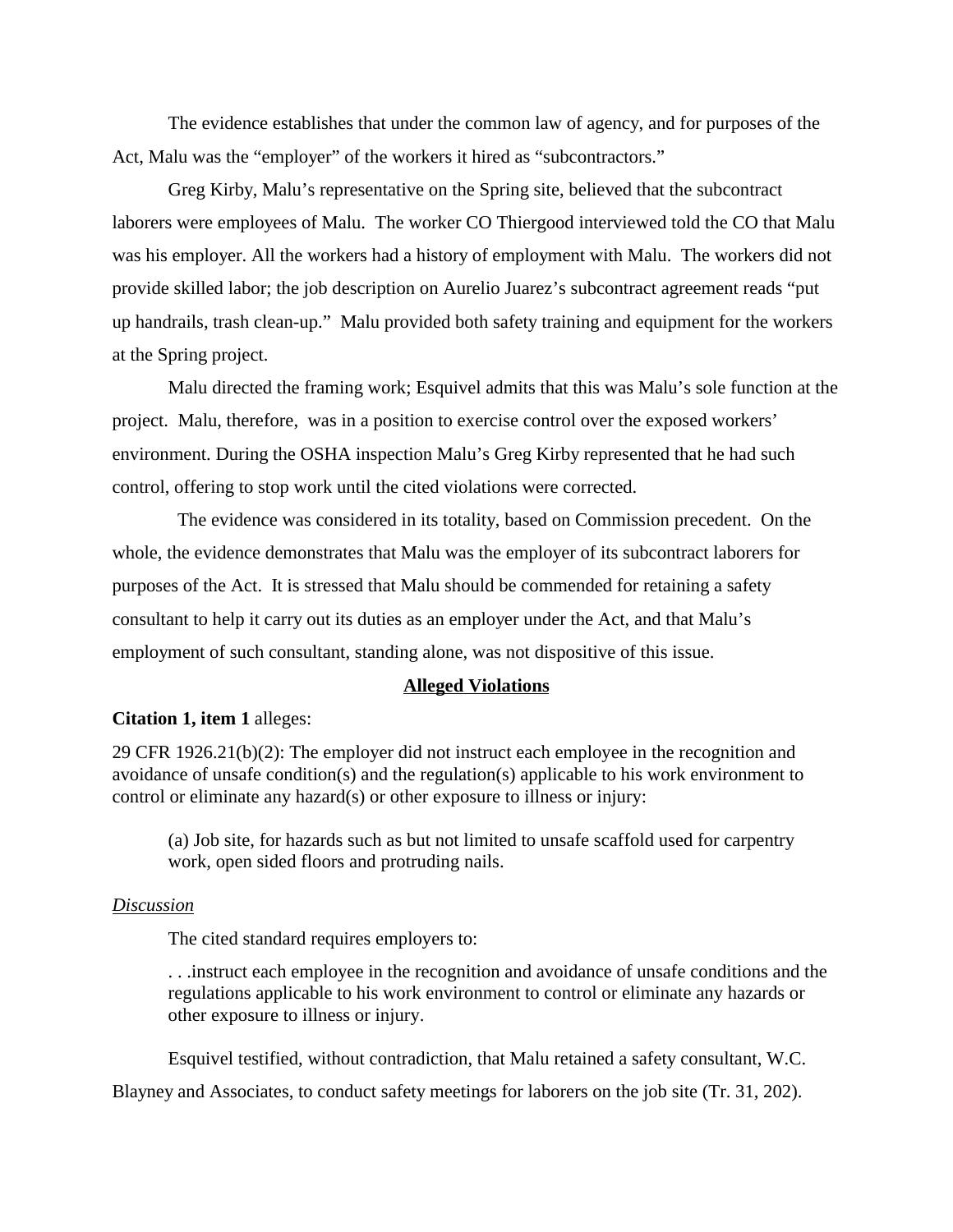Complainant introduced no evidence pertaining to the content of Malu's training program; CO Thiergood admitted that Malu produced documentation of weekly safety meetings (Tr. 182). Complainant relies solely on the presence of the cited violations to support its allegations. The existence of violations, in itself, does not establish that instruction was not provided, and is insufficient to support a training citation.

Item 1 is vacated.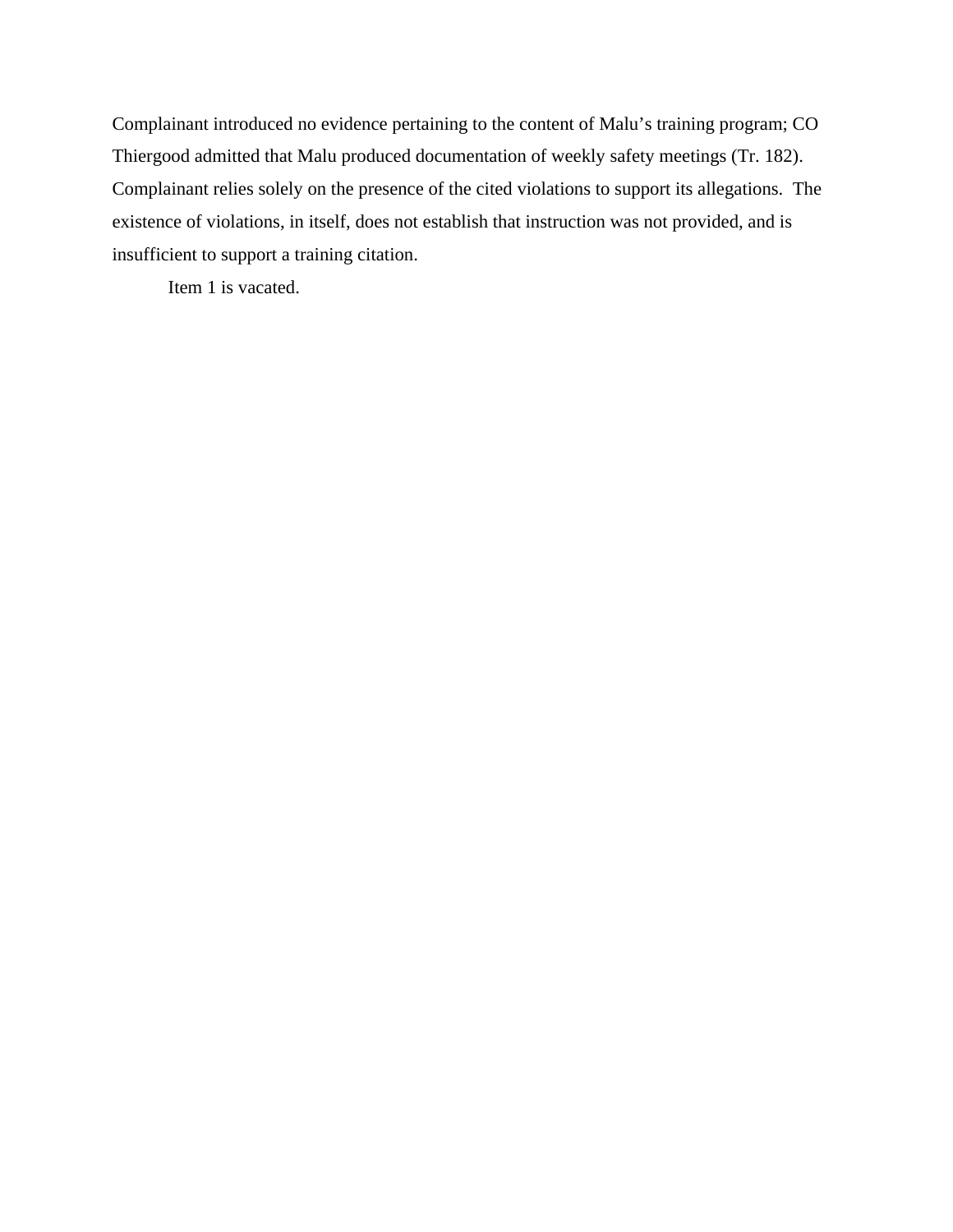### **Citation 1, item 2**

The citation alleges:

29 CFR 1926.25(a): During the course of construction, form or scrap lumber with protruding nails was not kept clear.

(a) North and east side of job site, where scrap lumber had rusty nails protruding.

### *Facts*

Thiergood testified that used lumber with protruding nails was thrown out windows by Malu employees, and left laying about the job site in areas where employees were walking, though Thiergood could not identify the employee exposed to the hazard (Tr. 51, 54, 55-56, 146- 47; Exh. C-3, C-4). Esquivel testified that trash is typically not thrown into the dumpsters until good lumber has been separated out for salvage (Tr. 203-04).

### *Discussion*

The cited standard requires that:

During the course of construction, alteration, or repairs, form and scrap lumber with protruding nails, and all other debris, shall be kept cleared from work areas, passageways, and stairs, in and around buildings or other structures.

Malu admits that it is its regular practice to leave debris in the work area until it can be separated for salvage. The evidence establishes that Malu created the cited hazard, and that workers on the site were exposed to the hazard. However, the exposed employee was not identified as a Malu employee.

In the Fifth Circuit, where this case arises, the Court of Appeals has held that the Act creates a duty only between employers and their own employees. *Melerine v. Avondale Shipyards, Inc.*, 659 F.2d 706 (5th Cir. 1981). Under the law of this circuit there can be no violation of the Act where its own employees are not affected by its non-compliance with a standard.

Because there was no evidence that Malu's own employees, as that term has been defined by the Commission, were exposed to the cited condition, this item must be vacated.

### **Citation 1, items 3 through 10**.

*Facts*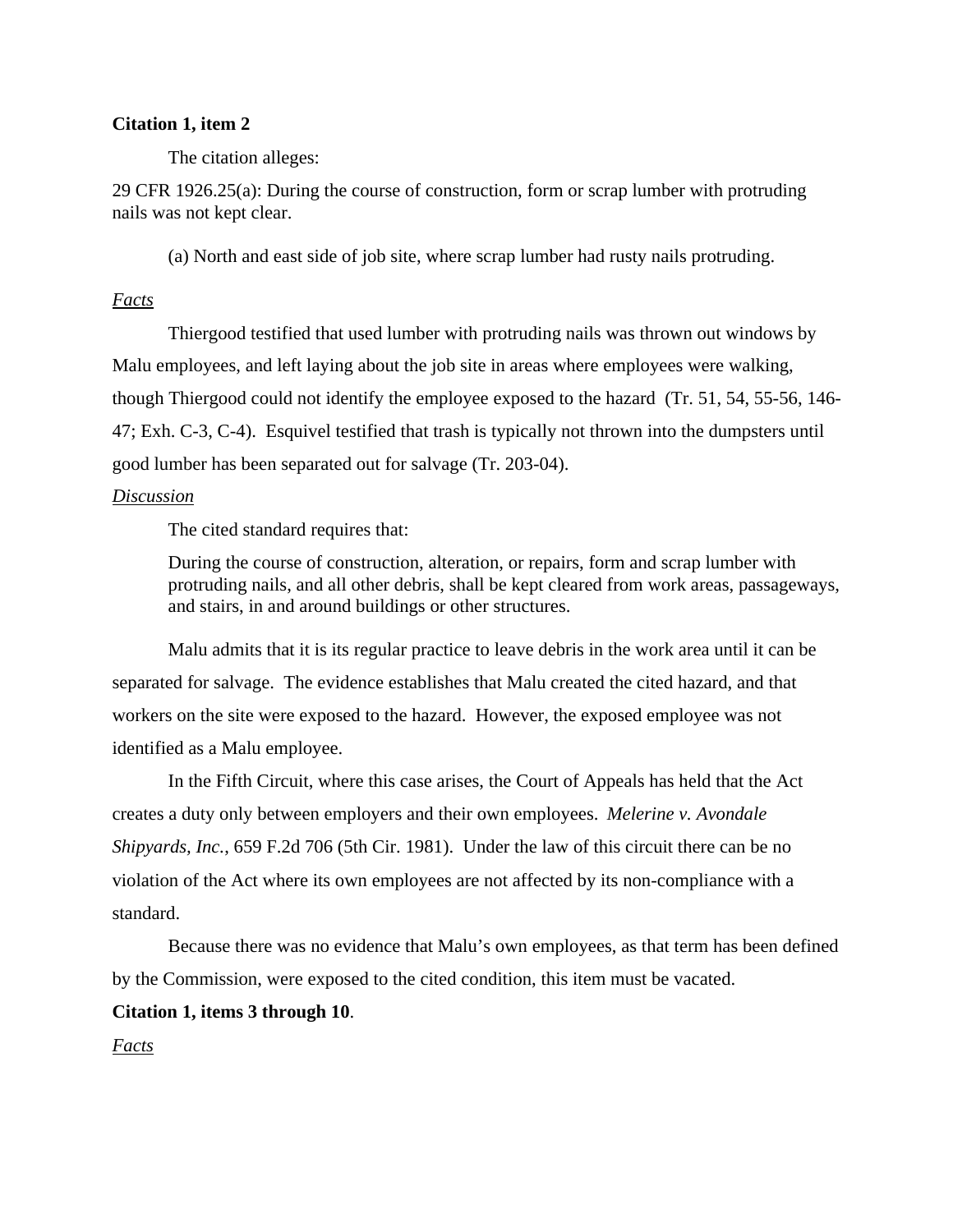During his investigation of the job site CO Thiergood observed and photographed a scaffold approximately 15 feet high, jury-rigged out of two aluminum ladders joined together and laid flat. The ladders were supported by pumpjacks mounted to a single set of lumber uprights (Tr. 59; Exh. R-1). CO Thiergood testified that he saw the scaffold swaying, and concluded that it would not support the weight that would be imposed on it (Tr. 58). The scaffold had neither toe boards nor guard rails (Tr. 60-61). Thiergood testified that a qualified person would not have designed and/or erected the cited scaffold. Any qualified person would have recognized the cited scaffold's deficiencies, and disallowed its use (Tr. 45, 64). Plywood walkboards were laid on the rungs; the walk boards were not continuous, however, leaving gaps, through which laborers might step (Tr. 45, 71; Exh. R-2). In addition, Thiergood testified that there was no ladder or other safe means of access provided to the ladder/scaffold (Tr. 45, 60, 75, 78).

Thiergood testified that both Paul West, Hanover's superintendent, and Greg Kirby told him that Malu erected the cited scaffold (Tr. 70, 79, 192, 202). Kirby told the CO that his crew used the scaffold to install siding (Tr. 73). Kirby admitted that he was aware of the condition of the scaffold; he was not, however, familiar with OSHA scaffolding requirements (Tr. 60, 64, 73, 80).

CO Thiergood listed the exposed employees as Juarez, Kirby, Jodrez and Alvarojasso (Tr. 65). Thiergood stated that Jodrez and Alvarojasso (or Avaraso) identified themselves as Malu employees (Tr. 99).

### *Discussion*

Malu does not seriously dispute the allegations, except to point out that the cited scaffold is not a "pole" scaffold as noted in the citations. Malu asks that the citations be dismissed based on the Secretary's failure to properly identify the nature of the scaffold. Malu's position is without merit. 29 CFR 1926.451 **General requirements.** applies to scaffolding in general. Requirements specific to different types of scaffolding are set forth at §1926.452 **Additional requirements applicable to specific types of scaffolds.**

In addition, Malu argues that the Secretary failed to identify exposed employees. The evidence, however, establishes that Malu erected the cited scaffold to install siding. CO Theirgood identified workers on the site who admitted they worked for Malu, and who were exposed to the hazard.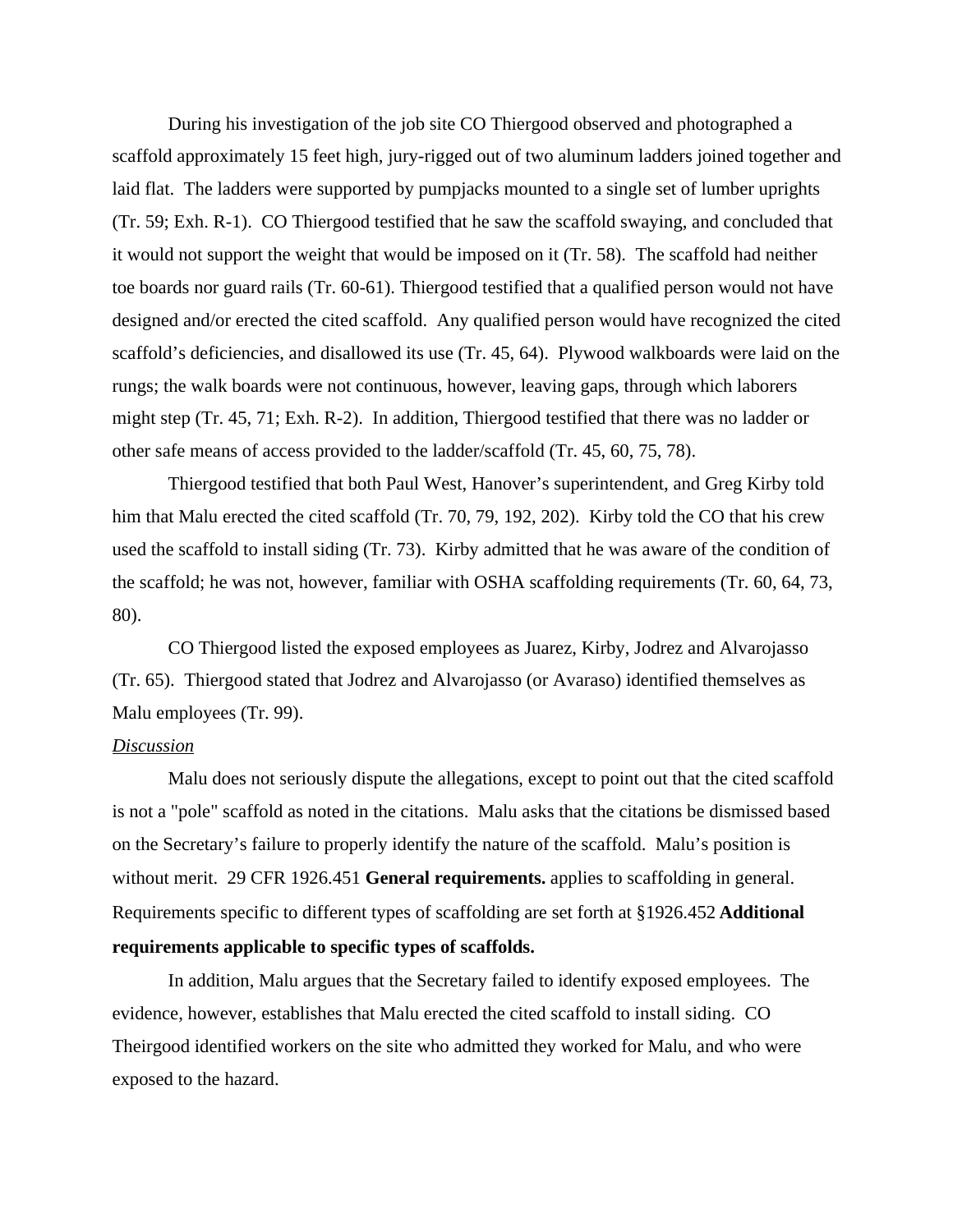Except as noted below, the citations are established.

### **Citation 1, item 3** alleges:

29 CFR 1926.451(a)(1): The scaffold was not cable (sic) of supporting, without failure, its own weight and at least 4 times the maximum intended load applied or transmitted on to it.

(a) North side of building, pole scaffold using an extension ladder with plywood planks for planking support.

The cited standard provides:

. . . each scaffold and scaffold component shall be capable of supporting, without failure, its own weight and at least 4 times the maximum intended load applied or transmitted to it.

### *Penalty*

CO Thiergood testified, without contradiction, that in his opinion the jury-rigged scaffold could not support 4 times its intended load, as required by the cited standard. The violations are correctly classified as "serious," in that a fall from 15 feet due to scaffold collapse could result in severe bodily harm and/or death (Tr. 63, 70). Malu is a very small employer, with approximately six employees on site (Exh. C-1). Malu had never been inspected before, and so had no prior citations (Tr. 19). CO Thiergood testified that he deemed Malu's written safety program inadequate. No credit was given for good faith.

A penalty of \$2,500.00 was proposed for each of the items cited at Citation 1, items 3 through 8 addressing the deficient scaffolding. Each of these items is affirmed in the latter part of this decision. Though under its internal procedures OSHA has the discretion to group related violations, in this case the Secretary chose to propose a separate penalty for each violation. The penalties are indisputably cumulative in nature; the total proposed penalty for items 3 through 8 amounts to \$15,000.00.

Besides being cumulative in nature, the record establishes that Malu is a small employer, and has not received any prior citations. Moreover, Malu did have a written safety program, though the CO believed the program was inadequate.

The trial judge is faced with the dilemma of determining an appropriate penalty after considering the facts and weighing the statutory penalty criteria contained in the Act, *i.e.,* the size of the employer, the employer's good faith and history of previous violations, and the gravity of the violation, including (1) the number of employees exposed to the risk of injury; (2) the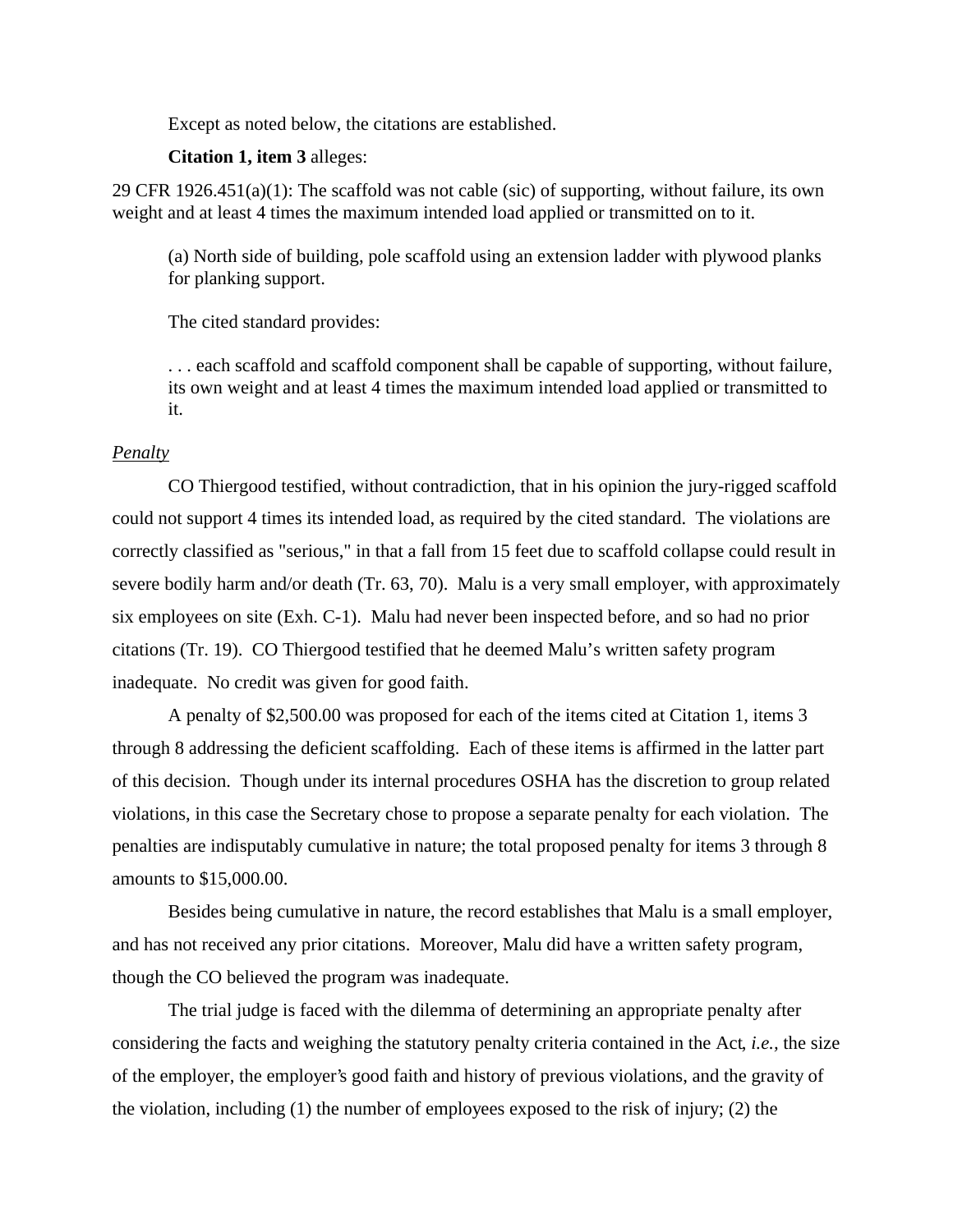duration of exposure; (3) the precautions taken against injury, if any; and (4) the degree of probability of occurrence of injury. and. *Nacirema Operating Co*., 1 BNA OSHC 1001, 1972 CCH OSHD ¶15,032 (No. 4, 1972); *Kus-Tum Builders, Inc.* 10 BNA OSHC 1049, 1981 CCH OSHD ¶25,738 (No. 76-2644, 1981). The CO testified that he considered those factors, and arrived at the proposed sum properly utililzing the formulas set forth in OSHA's Field Inspection Reference Manual (FIRM). However, having given due consideration to the statutory factors and the evidence of record, especially the cumulative nature of the violations, I conclude that the CO's use of the FIRM matrix in calculating the proposed penalties leads to an excessive assessment. The Commission has found that where separately cited items are subsumed in a single overall violation for which the employer has also been cited, and where compliance with that standard would have abated all the violations the Commission may, in some cases, properly group the items for penalty purposes. *H.H. Hall Constr. Co.*, 10 BNA OSHC 1042, 1981 CCH OSHD ¶25,712, (No. 76-4765, 1981); *Cleveland Consol., Inc.*, 13 BNA OSHC 1114, 1986-87 CCH OSHD ¶27,829, (No. 84-696, 1987). Here, the CO testified that a scaffold that had been designed by and constructed under the supervision of a competent/qualified person (*see,* items 4 and 7) would not have contained the deficiencies cited by Thiergood (*See,* items 3, 5, 6 and 8). Beceause the cited deficiencies were all constituent elements of a properly constructed scaffold, and because the Secretary's failure to group the cited items results in an inequitably high penalty, I find that the proposed penalty is excessive. I find that a total penalty of \$6,000.00, or \$1,000.00 per item is appropriate.<sup>1</sup>

A penalty of \$1,000.00 will be assessed for this item.

### **Citation 1, item 4** alleges:

29 CFR 1926.451(a)(6): Scaffold was designed by a qualified person and not constructed and loaded in according with that design.

(a) North side of job site, Pole scaffold used for carpentry work.

The cited standard provides:

 $1$  Since the employer-employee relationship has been resolved, it is to be hoped that Malu will, in the future, better address the problem of employee safety in his construction operation. The guidelines set forth herein, and any questions in the future, should be addressed to the local OSHA area office.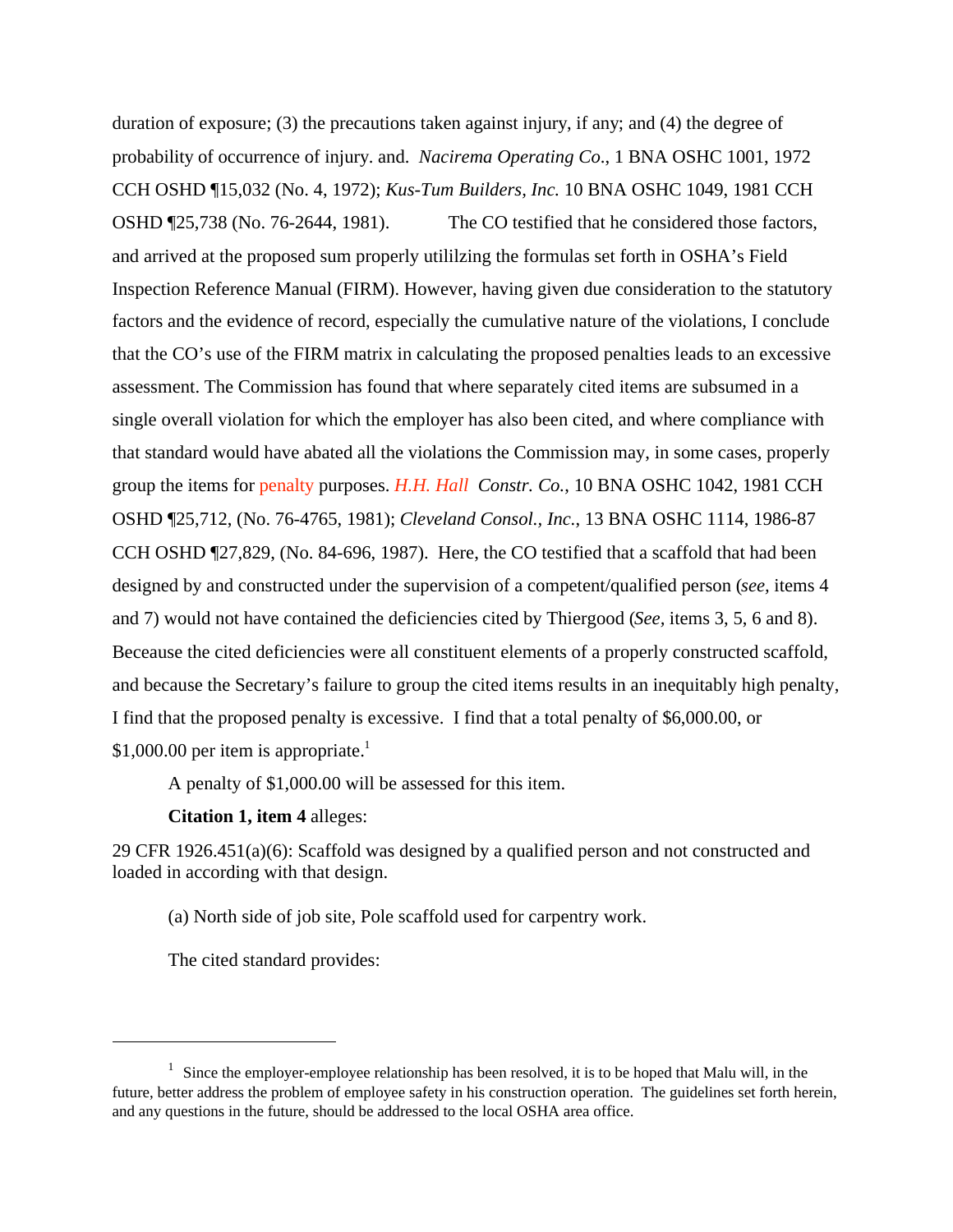Scaffolds shall be designed by a qualified person and shall be constructed and loaded in accordance with that design. Non-mandatory Appendix A to this subpart contains examples of criteria that will enable an employer to comply with paragraph (a) of this section.

## *Penalty*

 CO Thiergood testified, that the only Malu supervisory personnel on site, Greg Kirby, was unfamiliar with OSHA scaffolding regulations. Thiergood testified, without contradiction, that the cited scaffold failed to comply with OSHA guidelines, and could not have been designed by a qualified person.

The violations are correctly classified as "serious," in that the collapse of an improperly constructed scaffold could result in severe bodily harm and/or death (Tr. 63, 70).

As discussed above, a penalty of \$1,000.00 will be assessed for this item.

**Item 5** alleges:

29 CFR 1926.451(b)(1): Each platform on all working levels of scaffold were not fully planked or decked between the front uprights and with the guard rail supports.

(a) North side of building, pole scaffold used for carpentry work.

The cited standard provides:

Each platform on all working levels or scaffolds shall be fully planked or decked between the front uprights and the guardrail supports. . ..

# *Penalty*

The evidence establishes that the cited scaffold was not fully planked. CO Thiergood testified that an employee stepping through the unplanked section could suffer serious fractures or broken legs (Tr. 72-73). The violations are correctly classified as "serious"

As discussed above, a penalty of \$1,000.00 will be assessed for this item.

**Item 6** alleges:

29 CFR 1926.451(e)(1): Safe means of access was not provided for each employee working on scaffolds.

(a) North side of building, Pole scaffold used for carpentry work.

The cited standard provides: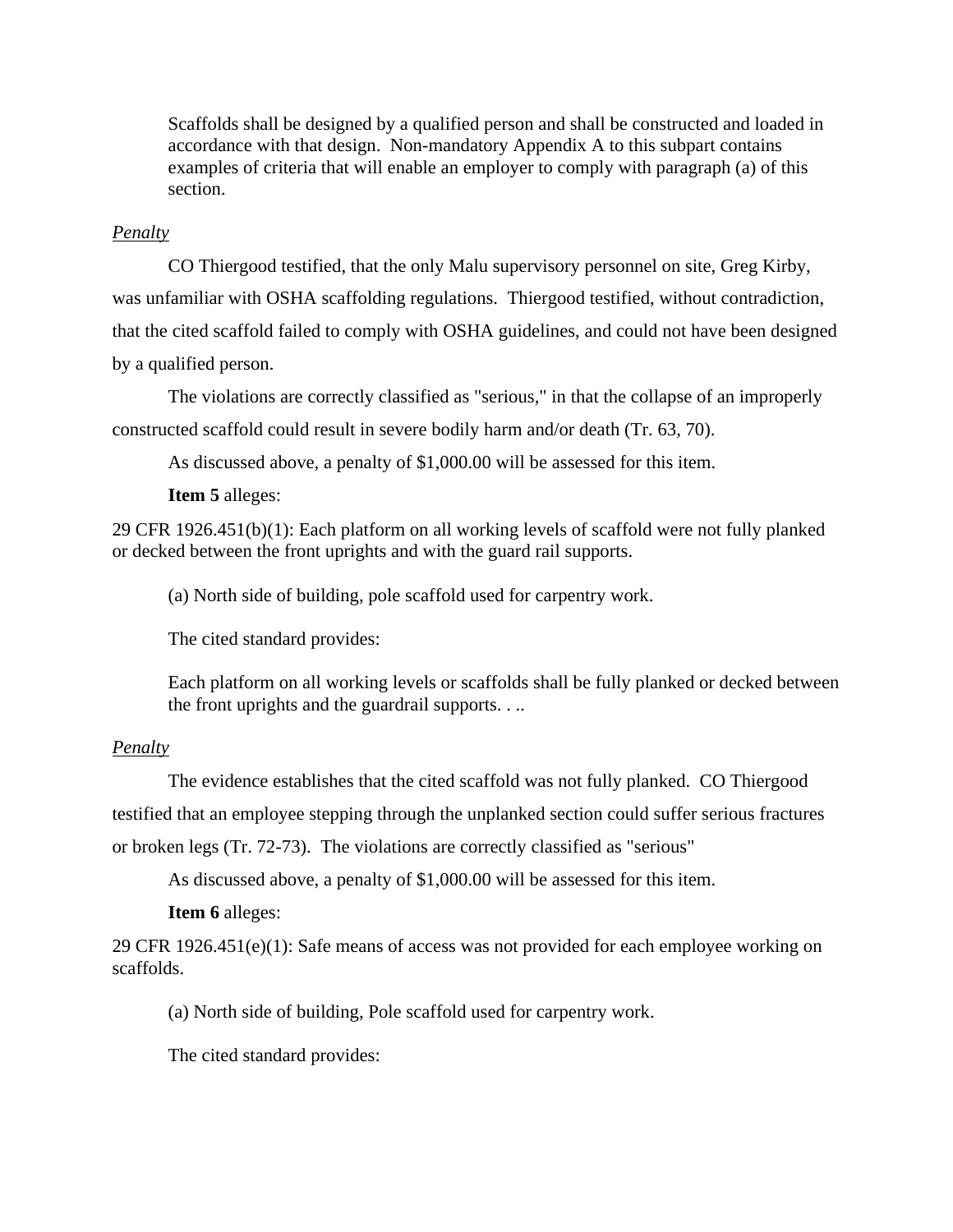When scaffold platforms are more than 2 feet (0.6m) above or below a point of access, portable ladders, hook-on ladders, attachable ladders, stair towers (scaffold stairways/ towers), stairway-type ladders (such as ladder stands), ramps, walkways, integral prefabricated scaffold access, or direct access from another scaffold, structure, personnel hoist, or similar surface shall be used. Crossbraces shall not be used as a means of access.

## *Penalty*

The evidence establishes that there was no means of access to the cited scaffold. CO Thiergood testified that without a ladder, or other means of access, an employee mounting or dismounting a scaffold could fall, sustaining serious injury (Tr. 76). The violations are correctly classified as "serious,"

As discussed above, a penalty of \$1,000.00 will be assessed for this item.

**Item 7** alleges:

29 CFR 1926.451(f)(7): The scaffold was not erected, moved, dismantled, or altered under the supervision of a competent person.

(a) North side of job site, pole scaffold used for Carpentry work.

The cited standard provides:

Scaffolds shall be erected, moved, dismantled, or altered only under the supervision and direction of a competent person qualified in scaffold erection, moving, dismantling or alteration. Such activities shall be performed only by experienced and trained employees selected for such work by the competent person.

# *Penalty*

CO Thiergood testified, that the only Malu supervisory personnel on site, Greg Kirby,

was unfamiliar with OSHA scaffolding regulations and was not "competent."

The violations are correctly classified as "serious," in that the collapse of an improperly

constructed scaffold could result in severe bodily harm and/or death (Tr. 81-82).

As discussed above, a penalty of \$1,000.00 will be assessed for this item.

**Item 8** alleges:

29 CFR 1926.451(g)(1): Employees on scaffold more than 10 feet (3.1m) above a lower level were not protected from falling to that level.

(a) North side of job site, pole scaffold used for carpentry work.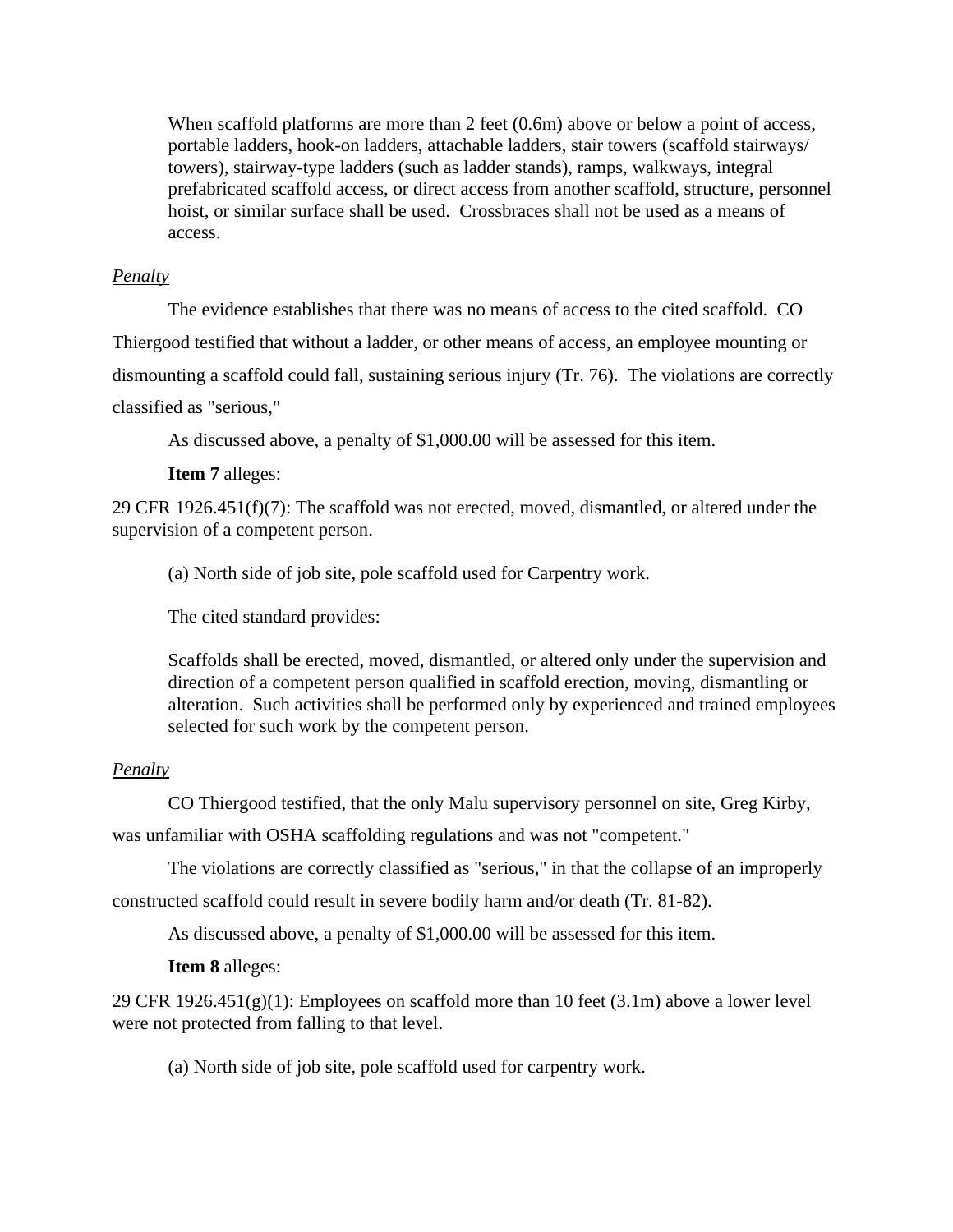The cited standard provides:

Each employee on a scaffold more than 10 feet (3.1m) above a lower level shall be protected from falling to that lower level.. . . .

### *Penalty*

The evidence establishes that no guardrails or other fall protection were in use on the cited scaffold. The violations are correctly classified as "serious," in that a fall from 15 feet due to missing guard rails could result in severe bodily harm and/or death (Tr. 63, 70, 73, 82).

As discussed above, a penalty of \$1,000.00 will be assessed for this item.

**Item 9** alleges:

29 CFR 1926.451(h)(2)(ii): Where there was a danger of tools, materials, or equipment falling from a scaffold and striking employees below, a toeboard was not erected along the edge of platforms more than 10 feet (3.1m) above levels sufficient to protect employees below.

(a) North side of job site, pole scaffold used for carpentry work.

The cited section provides:

A toeboard shall be erected along the edge of platforms more than 10 feet (3.1 m) above lower levels for a distance sufficient to protect employees below....

### *Discussion*

CO Thiergood classified the cited item as "serious," in that a tool falling from a scaffold without toeboards could cause head injuries and/or fractures (Tr. 89).

There is no evidence in the record, however, that Malu employees ever worked in the area under the scaffold. In order to show employee exposure, the Secretary must prove that employees have been, are, or will be in zones of danger during either their assigned working duties, their personal comfort activities while on the jobsite, or their movement along normal routes of ingress to or egress from their assigned workplaces. *Carpenter Contracting Corp.* 11 BNA OSHC 2027, 1984 CCH OSHD ¶29,950 (No. 81-838, 1984).

The Secretary failed to establish employee exposure to the cited hazard, and this item will be vacated.

# **Item 10** alleges:

29 CFR 1926.452(a)(2): Crossbracing was not installed between the inner and outer sets of poles of double pole scaffolds.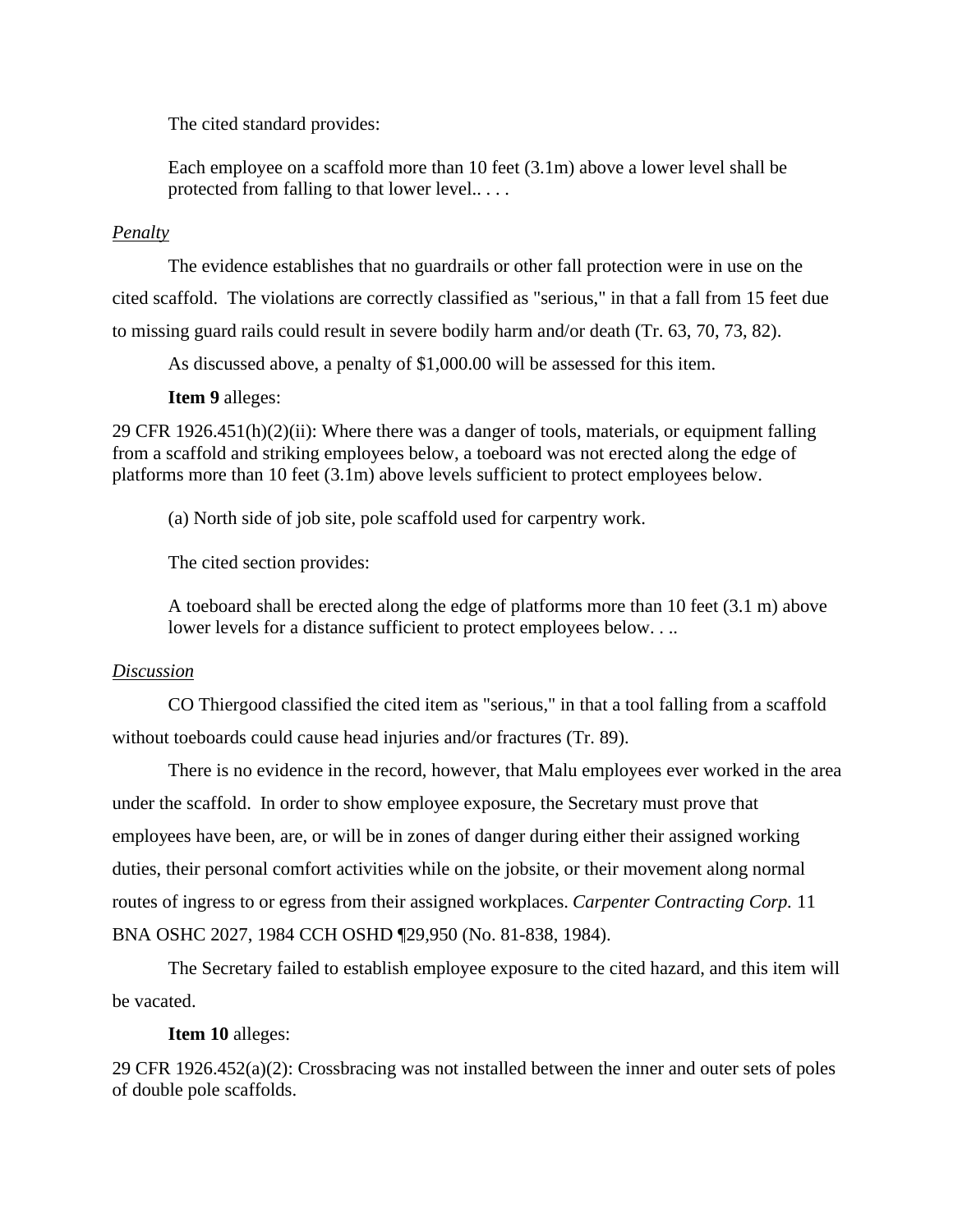(a) North side of job site, pole scaffold used for carpentry work.

The cited standard provides:

Crossbracing shall be installed between the inner and outer sets of poles on double pole scaffolds.

# *Discussion*

Respondent argues that the cited scaffold was not a double pole scaffold, and that the cited standard is, therefore, inapplicable. This judge agrees. The cited scaffold was supported by only a single pole, and, though also deficient as a single pole scaffold, was not cited under that standard. Citation 1, item 10 is vacated.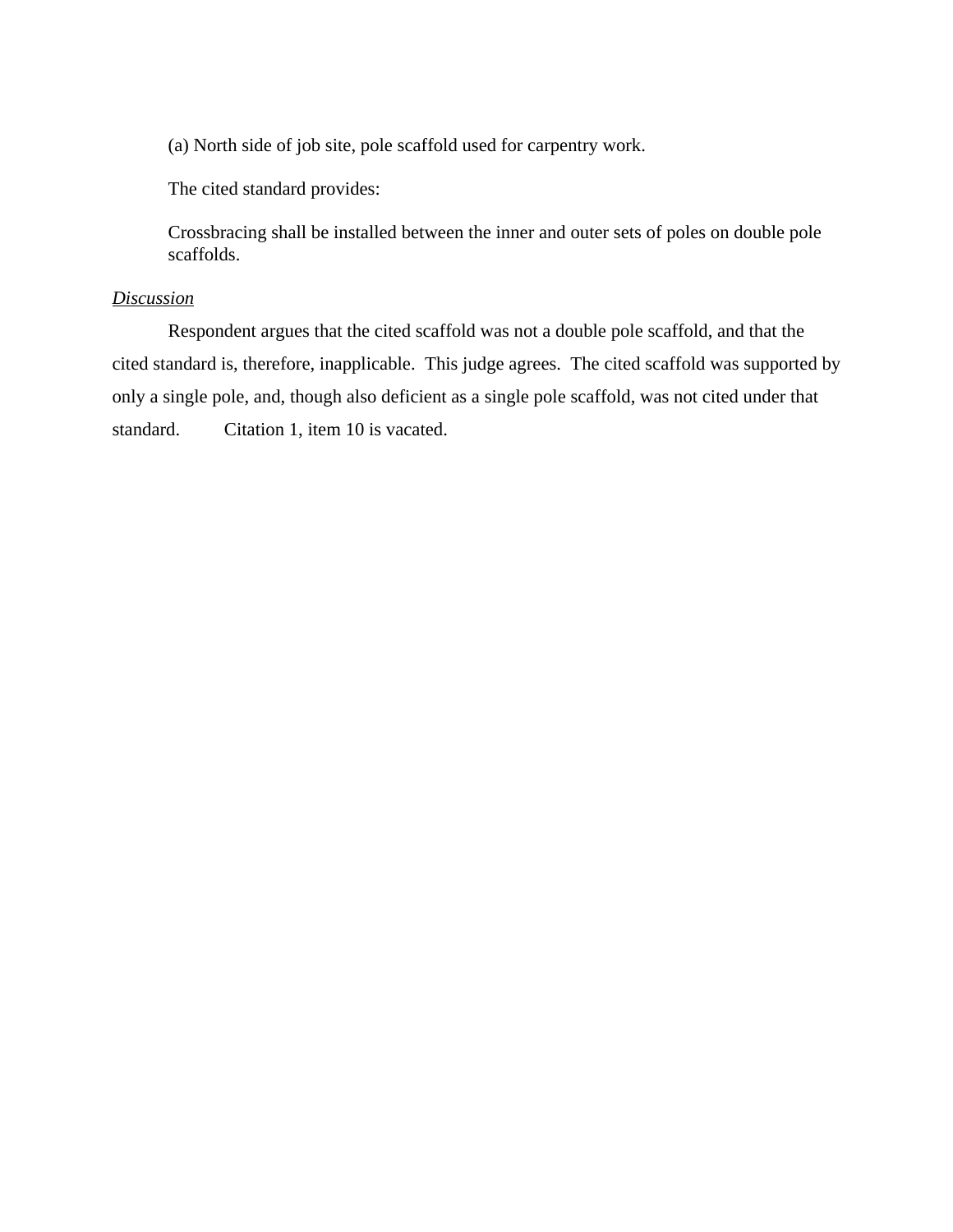### **Citation 1, Item 11**

Item 11 alleges:

29 CFR 1926.501(b)(14) Each employee engaged in construction activities near wall opening 6 feet or more above lower levels were not protected by guardrail systems, safety net systems, or personal fall arrest system.

(a) Job site, North side of building.

The cited standard provides:

Each employee working on, at, above, or near wall openings (including those with chutes attached) where the outside bottom edge of the wall opening is 6 feet (1.8 m) or more above lower levels and the inside bottom edge of the wall opening is less than 39 inches (1.0 m) above the walking/working surface, shall be protected from falling by the use of a guardrail system, a safety net system, or a personal fall arrest system.

### *Facts*

Theirgood testified that he observed Malu employees working on unguarded open-sided second floor balconies, and were exposed to a fall hazard in excess of ten feet (Tr. 98-99, 175). Hanover's superintendent admitted Hanover was responsible for installing guardrailing on the second floor balconies (Tr. 87, 97).

### *Discussion*

A subcontractor whose employees are exposed to a hazard under the control of another employer may defend against a citation by showing, by a preponderance of the evidence that: 1.) It did not create the violative condition; 2.) It did not control the violative condition such that it could not realistically have abated the condition in the manner required by the standard; and 3.) made reasonable alternative efforts to protect its employees from the violative condition. *Lee Roy Westbrook Construction Company, Inc.*, 13 BNA OSHC 2104, 1989 CCH OSHD ¶28,465 (No. 85-601, 1989).

Malu made no showing either that it could not have abated the violative condition, or that it made any attempt to provide alternative protection for its employees. The violation is established.

### *Penalty*

A penalty of \$2,500.00 was proposed for this item. CO Thiergood testified, without contradiction that a fall from a 10 foot balcony could lead to serious injury including serious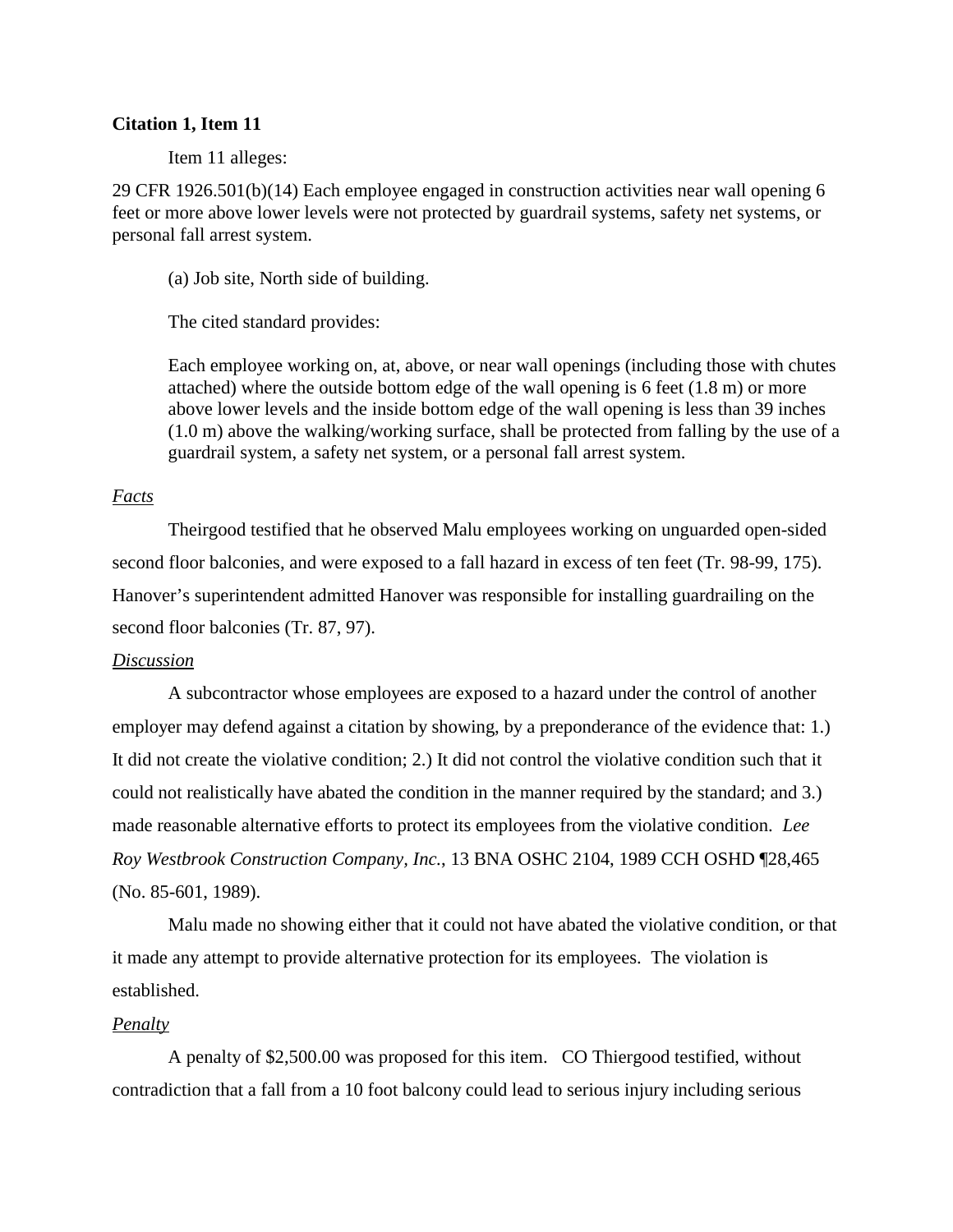fractures and/or death (Tr. 99). Taking into account the relevant factors, as discussed above, I find that a penalty of \$1,000.00 is appropriate and will be assessed.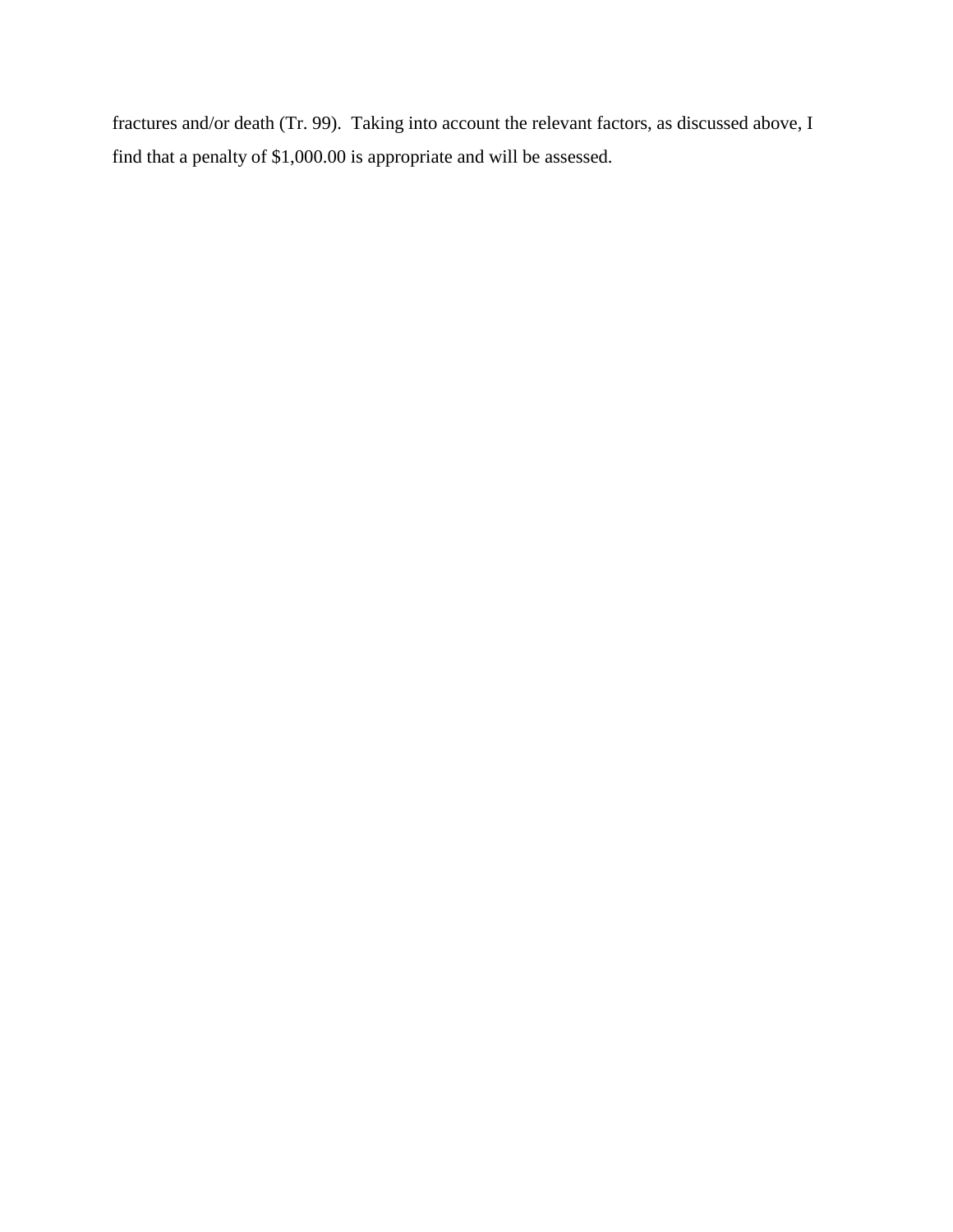## **Citation 1, item 12**

Item 12 alleges:

29 CFR 1926.1053(b)(4): Ladders were used for purposes other than the purposes for which they were designed.

(a) North side of job site, an extension ladder used as a work platform on pole scaffold.

The cited standard provides:

Ladders shall be used only for the purpose for which they were designed.

# *Penalty*

The violations are correctly classified as "serious," in that a fall from 15 feet due to scaffold collapse could result in severe bodily harm and/or death (Tr.101). The use of the ladder as scaffolding has been addressed under items 4 and 7; it is clear that no competent person would have designed or constructed a pole scaffold, using an aluminum ladder as a work platform. Because citing the misuse of the ladder separately results in an inequitable accumulation of penalties, and taking into account the other relevant factors discussed above, a penalty of \$1,000.00 will be assessed for this item.

# **Other than Serious Citation 2, item 1** alleges:

29 CFR 1904.7: OSHA Form(s) and 200 were not available for inspection and copying:

(a) Main office at 2903 King Rd., Kingwood, Tx.

# *Penalty*

No penalty was proposed for this item.

# **ORDER**

- 1. Citation 1, item 1, alleging violation of §1926.21(b)(2) is VACATED.
- 2. Citation 1, item 2, alleging violation of §1926.25(a) is VACATED.
- 3. Citation 1, item 3, alleging violation of §1926.451(a)(1) is AFFIRMED, and a penalty of \$1,000.00 is ASSESSED.
- 4. Citation 1, item 4, alleging violation of §1926.451(a)(6) is AFFIRMED, and a penalty of \$1,000.00 is ASSESSED.
- 5. Citation 1, item 5, alleging violation of §1926.451(b)(1) is AFFIRMED, and a penalty of \$1,000.00 is ASSESSED.